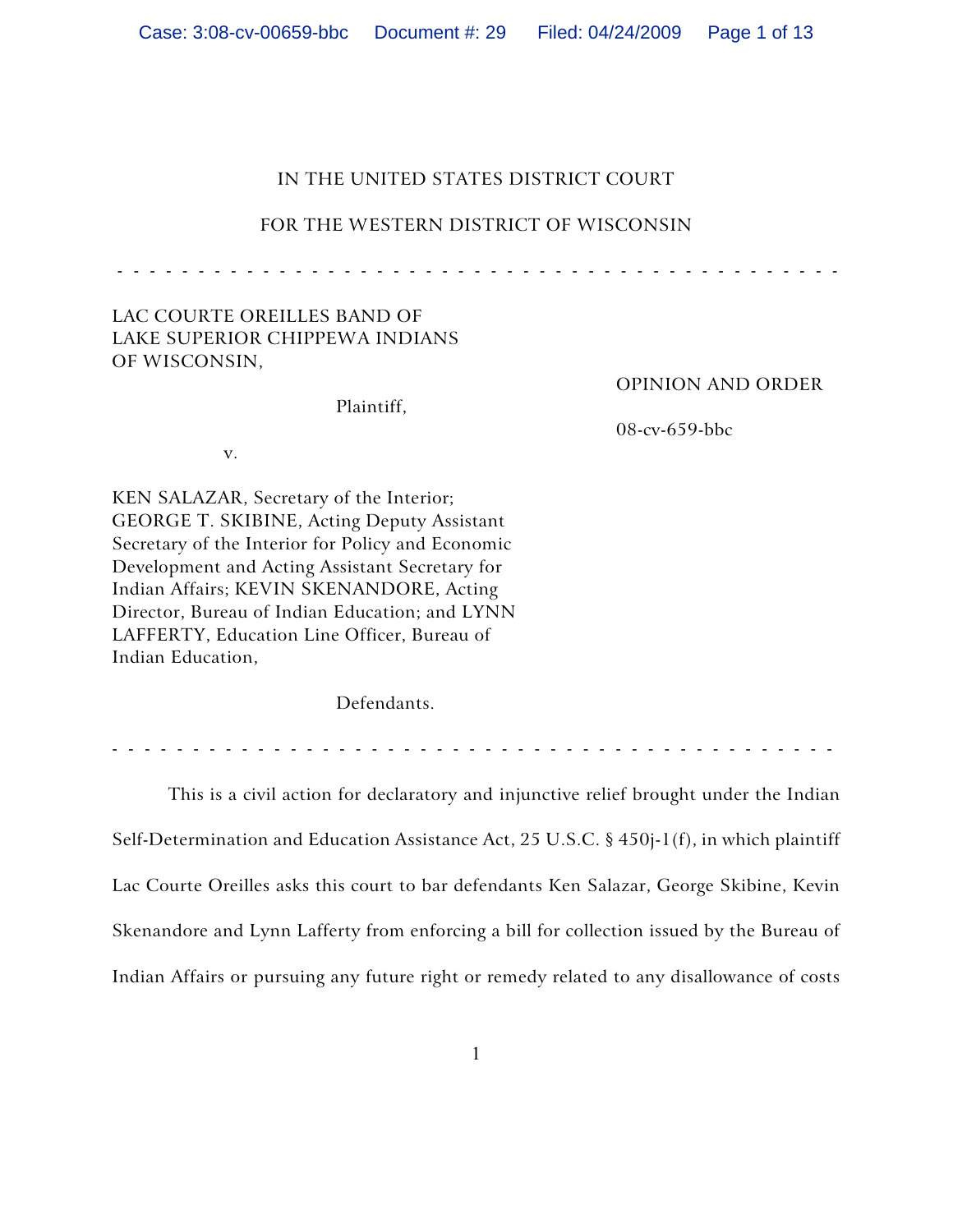associated with the Single Agency audit for the fiscal year ending June 30, 2005. The court has original jurisdiction under 25 U.S.C. § 450m-1.

This case is now before the court on defendants' motion to dismiss plaintiff's complaint under Fed. R. Civ. P. 12(b)(1) for lack of subject matter jurisdiction. Defendants assert that because the Bureau of Indian Affairs has cancelled the bill for collection that is the subject of this lawsuit, there is no longer a case or controversy and the complaint must be dismissed. In the alternative, defendants argue that to the extent that plaintiff is concerned about any future dispute regarding the disallowed costs for which defendants issued their bill for collection, such a dispute is not ripe. Plaintiff contends that a case and controversy exists because it has requested that defendants be prevented from pursuing any right of action or remedy related to the disallowance of costs that gave rise to the bill for collection.

Because I conclude that defendants' cancellation of the bill for collection did not satisfy plaintiff's entire demand for relief and that it is not clear that defendants will not engage in the activity at issue in the future, this case is not moot. Further, because plaintiff's requests present a question of law and plaintiff may suffer hardship if a determination is not made, I find that this matter is ripe. Thus, I will deny defendants' motion to dismiss.

As an initial matter, I note that defendants assert in a footnote that an action under 25 U.S.C. § 450m-1 "may be brought against the Secretary" and that a new Secretary of the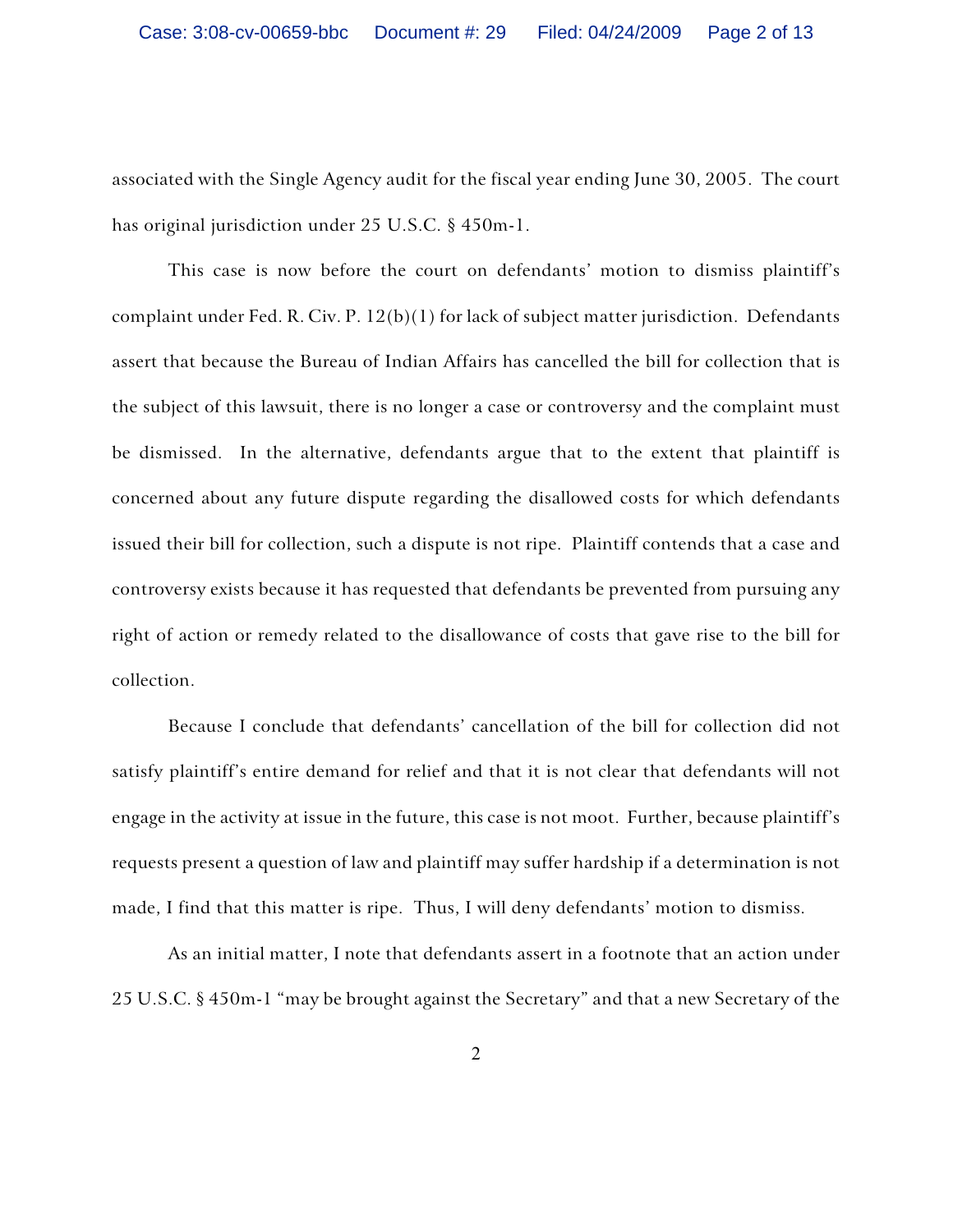Interior has been appointed. I have revised the caption to reflect that Ken Salazar is the current Secretary of the Interior. Fed. R. Civ. P. 25(d) (newly appointed public officer automatically substituted in cases where plaintiff suing predecessor in official capacity). However, because defendants have not shown that the other named defendants are no longer in their positions, they will remain named parties in this action.

For the purposes of deciding the pending motion, I find the following facts from the complaint and the parties' submissions.

## JURISDICTIONAL FACTS

Plaintiff Lac Courte Oreilles Band of Lake Superior Chippewa Indians of Wisconsin is a federally recognized Indian Tribe with headquarters on its reservation in Hayward, Wisconsin. Defendant Ken Salazar is Secretary of the United States Department of the Interior. Defendant George Skibine is Acting Deputy Assistant Secretary for Policy and Economic Affairs in the Department of the Interior and has been delegated all the authority of the Assistant Secretary for Indian Affairs within the department. Defendant Kevin Skenandore is Director of the Bureau of Indian Education in the Department of the Interior. Defendant Lynn Lafferty is Education Line Officer for the Minneapolis Education Line Office of the Bureau of Indian Education.

Since 1976, plaintiff has operated the Lac Courte Oreilles Ojibwe School, which is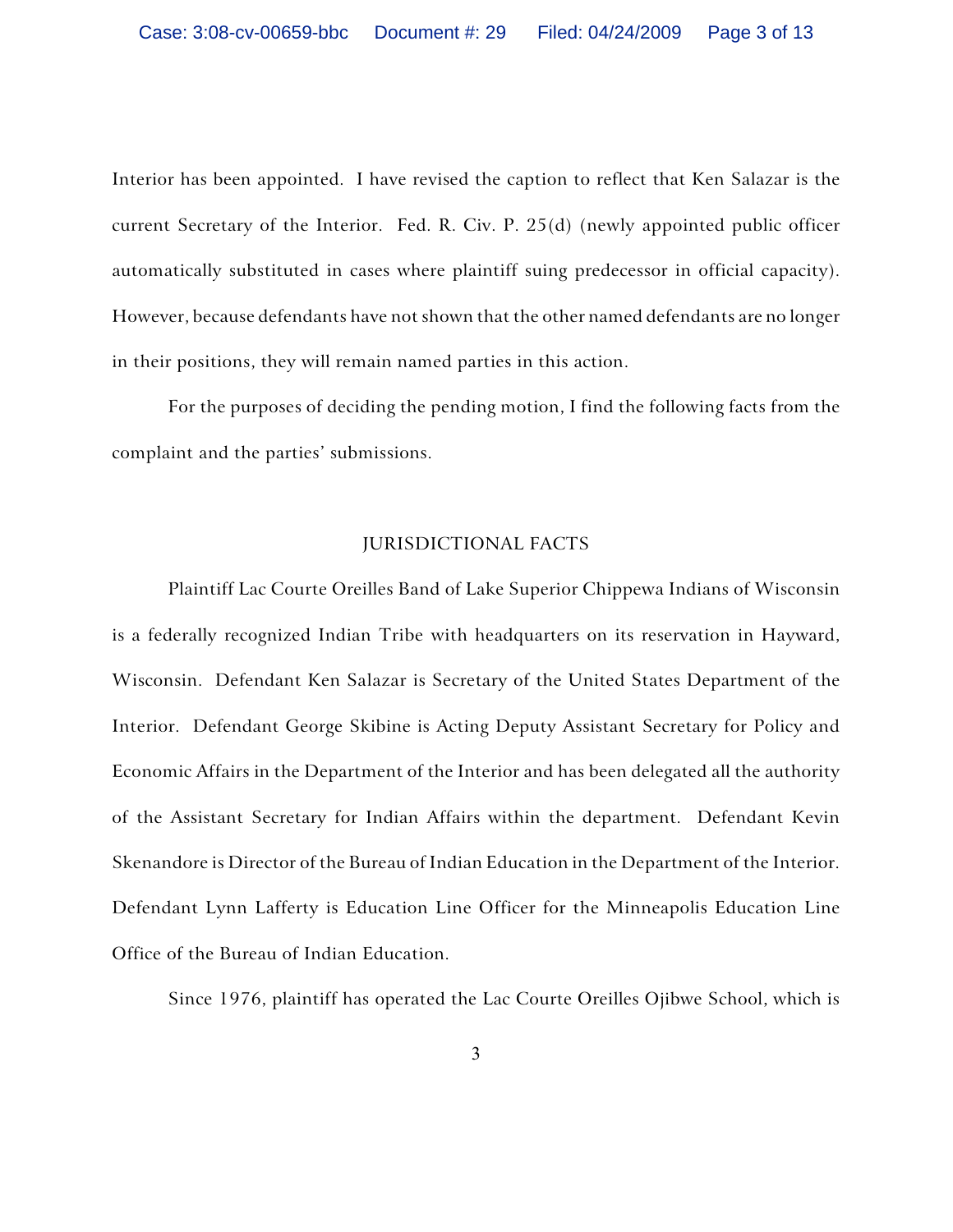funded through a grant authorized by the Tribally Controlled Schools Act, 25 U.S.C. §§ 2501-2511, and awarded by the Secretary of the Interior through the Bureau of Indian Education. Grants awarded under the Act are of indefinite duration and may be revoked by the secretary only for the limited reasons set forth in 25 U.S.C. § 2505(c). The Tribally Controlled Schools Act requires grantees to provide annual financial audits conducted pursuant to the standards set out in the Single Audit Act of 1984. 25 U.S.C. §  $2505(b)(l)(B)$ . Defendant Lafferty is responsible for reviewing audits submitted by grant recipients in the midwestern region and making management decisions relating to any audit findings. Under the statute, the Bureau of Indian Affairs has 365 days to notify a grant recipient of any costs that will not be allowed under the grant and inform the grant recipient about its appeal rights. 25 U.S.C.  $\S$  450j-1(f) and 2507(a)(8).

Midwest Professionals, P.L.L.C., performed the single audit for the Lac Courte Oreilles Ojibwe School for the fiscal year ending June 30, 2005. In a letter dated August 9, 2007, defendant Lafferty notified plaintiff that the bureau intended to disallow certain costs under the grant for fiscal year 2005. Although the notification was timely, it failed to advise plaintiff of its appeal rights.

In a letter dated April 16, 2008, Lafferty informed plaintiff that "[a]ccording to the 2005 A-133 Audit Finding 1 . . . the BIE-ISEP grant fund and the general fund had accumulated a deficit fund balance of \$3,089,660 . . . The tribe will have until May 2, 2008,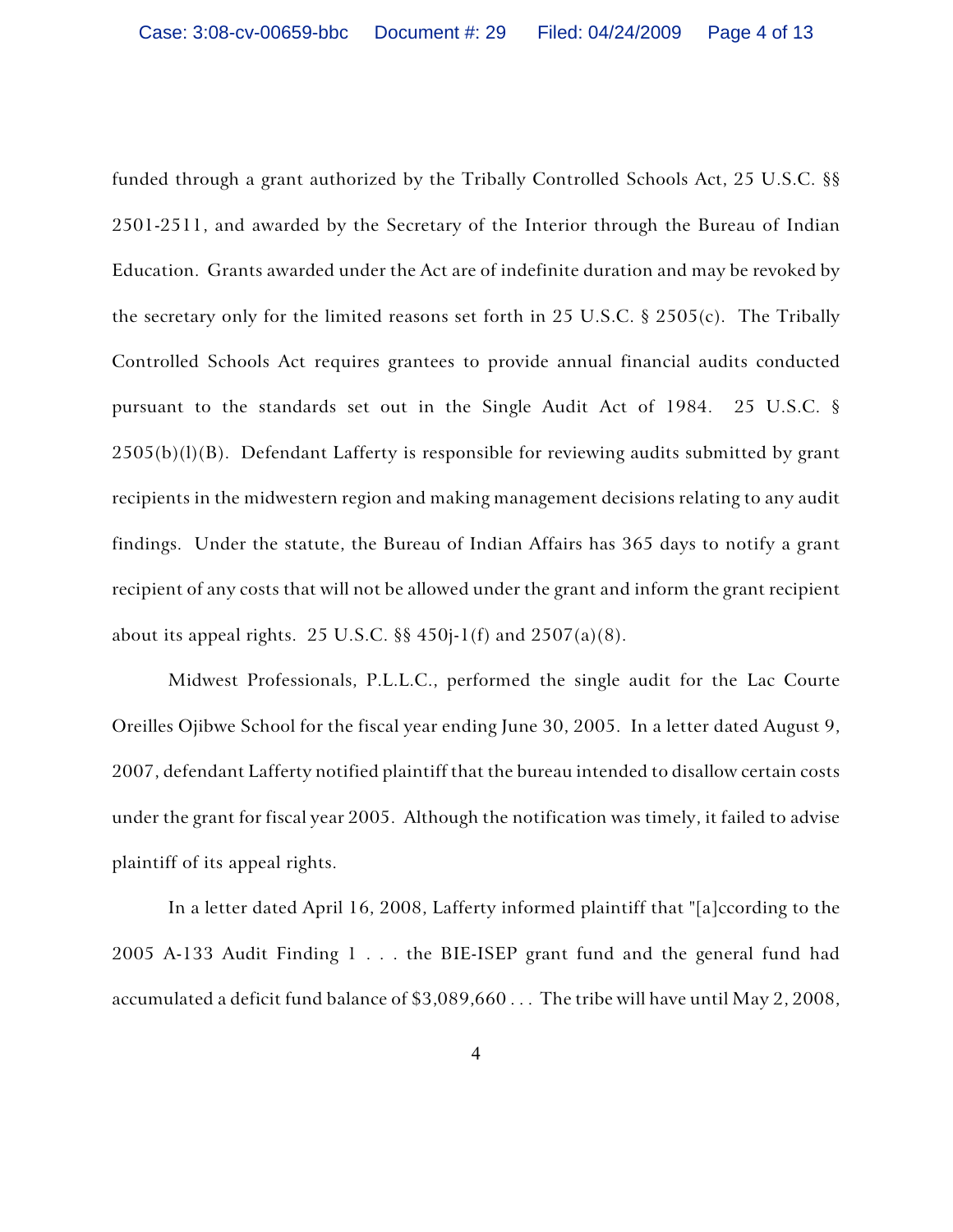to respond and/or appeal this finding before I make a final decision . . . My final decision will be made by May 24, 2008." The deficit fund is composed of both the Bureau of Indian Affairs school operation funds and general funds. General funds include money such as tribal contributions and donations. The deficit fund had been accumulating since the fiscal year ending June 30, 1997, when plaintiff engaged in deficit spending of both its general and federal grant funds.

In an April 29, 2008 letter, Midwest Professionals estimated that as of June 30, 2007, the fund balance deficit had been reduced to \$1,824,000. In a letter dated May 2, 2008, Louis Taylor, Chairman of the Tribal Governing Board, responded to defendant Lafferty. Taylor noted that plaintiff had made honest efforts to reduce the deficit and asked Lafferty to take that fact into consideration.

On May 13, 2008, defendant Lafferty issued two memoranda regarding the 2005 single audit for the school: one to plaintiff, stating that a bill for collection had been requested and one to the National Business Center of the Department of the Interior, requesting that it issue a bill for collection to plaintiff in the sum of \$1,824,000 "for the June 30, 2005, A-133 Single Audit Findings." The National Business Center issued plaintiff a bill for collection dated August 14, 2008 in the amount of \$1,824,000. However, after plaintiff filed its action in this court, the Bureau of Indian Affairs cancelled the bill for collection, conceding that it had provided inadequate notification to plaintiff.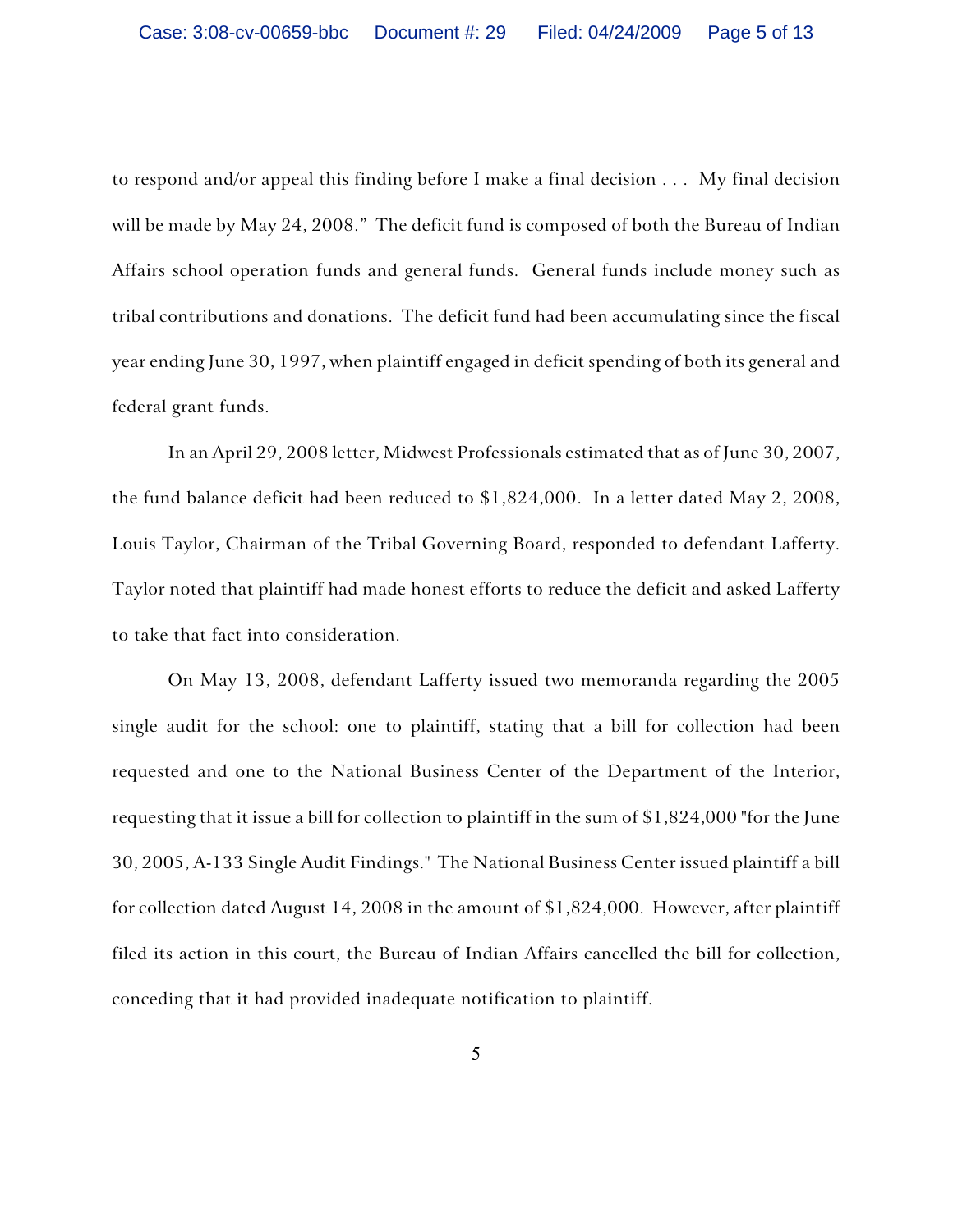### DISCUSSION

In this case, plaintiff makes three requests of the court: (1) to issue a declaratory judgment that defendants are barred under 25 U.S.C. § 450j-1(f) from enforcing the bill for collection and are further barred from pursuing any other right of action or remedy related to defendants' disallowance of costs with respect to any Single Audit of the Lac Courte Oreilles Ojibwe School for the fiscal year ending June 30, 2005; (2) to issue an injunction ordering the defendants to cease and desist from any collection action or any other right of action or remedy related to any disallowance of costs with respect to the Single Agency audit for the fiscal year ending June 30, 2005; and (3) to set aside defendant Lafferty's May 13, 2008 memorandum and the resulting bill for collection as not in accordance with applicable laws and regulations, as issued without observance of procedures required by law and as unwarranted by the facts. Defendants move to dismiss this case for lack of subject matter jurisdiction under Fed. R. Civ. P. 12(b)(1).

A motion to dismiss under Rule 12(b)(1) addresses the court's subject matter jurisdiction, derived from the case or controversy clause of Article III of the United States Constitution. Whether the case presents a justiciable controversy depends on whether "'there is a real and substantial controversy, admitting of specific relief through a decree of a conclusive character, as distinguished from an opinion advising what the law would be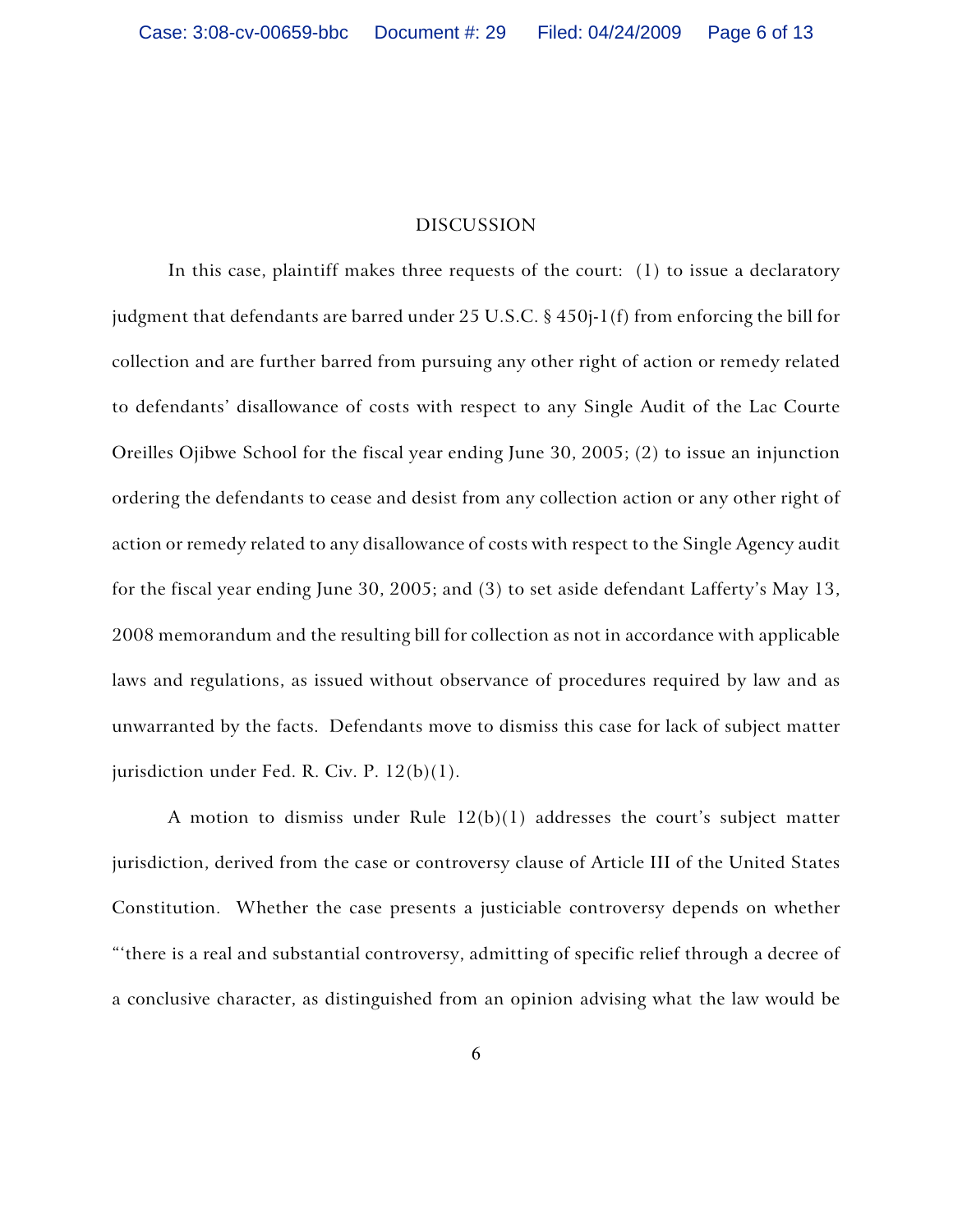upon a hypothetical state of facts.'" Public Service Commission of Utah v. Wycoff Co., Inc., 344 U.S. 237, 242-43 (1952) (quoting Aetna Life Insurance Co. v. Haworth, 300 U.S. 227, 241 (1937)). The Court of Appeals for the Seventh Circuit has acknowledged that "the distinction between a 'controversy' in the Article III sense and an abstract question of law 'is necessarily one of degree, and it would be difficult, if it would be possible, to fashion a precise test for determining in every case whether there is such a controversy.'" Deveraux v. City of Chicago, 14 F.3d 328, 330-31 (7th Cir. 1994) (quoting Maryland Casualty Co. v. Pacific Coal & Oil Co., 312 U.S. 270, 273 (1941)). However, "if the declaratory judgment will clarify and settle the disputed legal relationships and afford relief from the uncertainty and controversy that created the issues, it is usually resolved rather than dismissed." Tempco Electric Heater Corp. v. Omega Engineering, Inc., 819 F.2d 746, 749 (7th Cir. 1987) (citing Edwin Borchard, Declaratory Judgments 299 (2d ed. 1941) (summarizing the purposes of declaratory judgments)).

Defendants have two separate arguments in support of their assertion that no case or controversy exists in this case. First, defendants contend that plaintiff's case was rendered moot when defendants withdrew the bill for collection. Second, defendants contend that any future dispute that might arise concerning the disallowed costs in the withdrawn bill for collection is not yet ripe.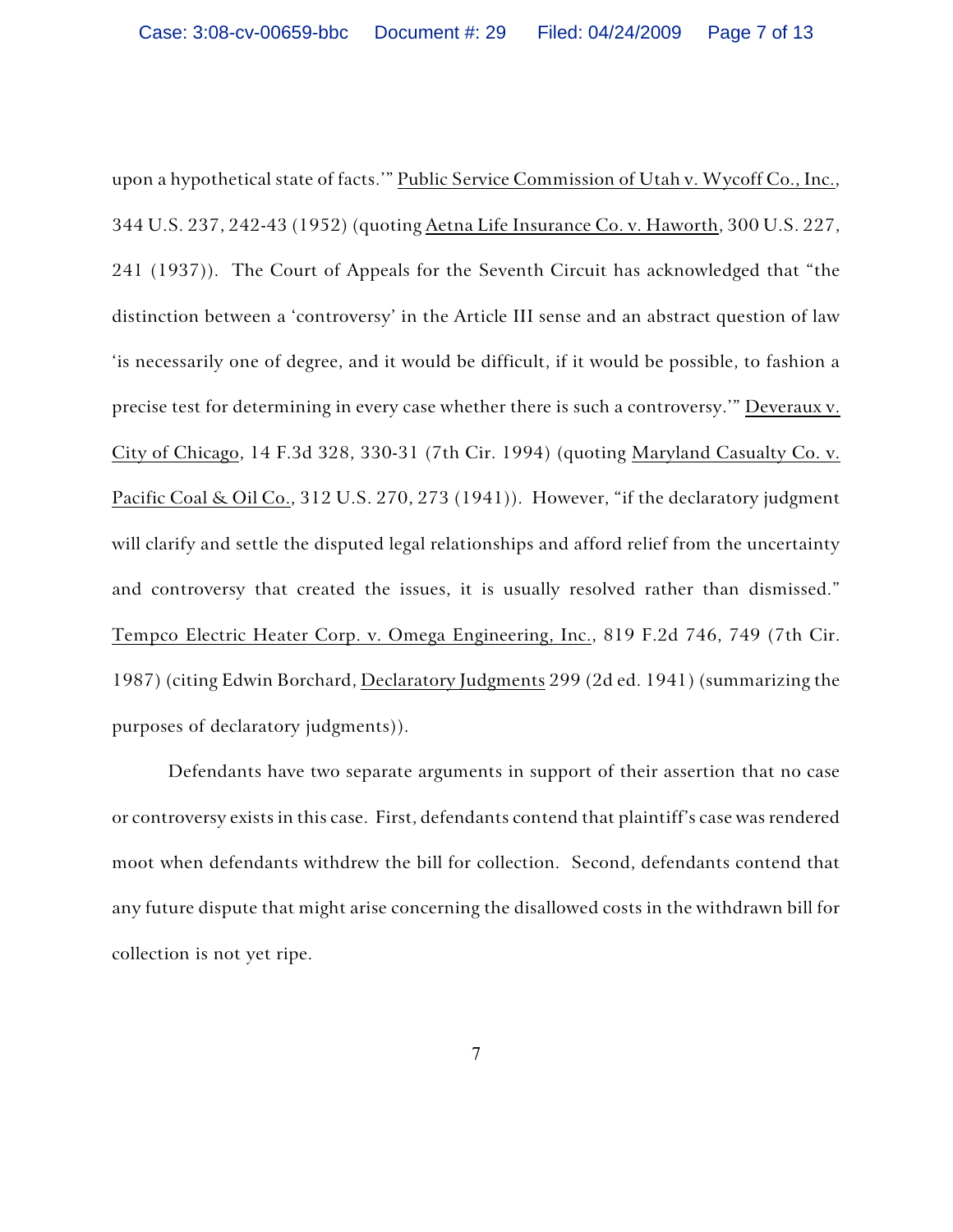#### A. Mootness

When the issues in a case are no longer live or the parties lack a legally cognizable interest in the outcome, the case is moot and a federal court loses jurisdiction over it. Powell v. McCormack, 395 U.S. 486, 496 (1969). Such can be the case when plaintiff's entire demand has been satisfied. St. John's United Church of Christ v. City of Chicago, 502 F.3d 616, 626 (7th Cir. 2007). Defendants contend that by withdrawing the bill for collection and acknowledging that they cannot collect costs through the audit from the fiscal year ending June 30, 2005, they have satisfied plaintiff's entire demand for relief.

I agree that plaintiff's third request for relief, that the court set aside Lafferty's memorandum and bill for collection, is moot. Defendants have acknowledged legal and procedural flaws in the process and timing of the issuance of these documents. However, I am not persuaded that defendants have satisfied plaintiff's entire demand for relief. As plaintiff points out, it has requested declaratory and injunctive relief with respect to "any other right of action or remedy" for the disallowed costs identified in the audit.

It is well established that a defendant's voluntary cessation of an activity does not deprive the court of jurisdiction unless it is "absolutely clear that the allegedly wrongful behavior could not be reasonably expected to recur." United Phosphorus, Ltd. v. Angus Chemical Co., 393 U.S. 199, 203 (1968); Magnuson v. City of Hickory Hills, 933 F.2d 562, 565 (7th Cir. 1991) (stating if voluntary cessation of enforcement action rendered case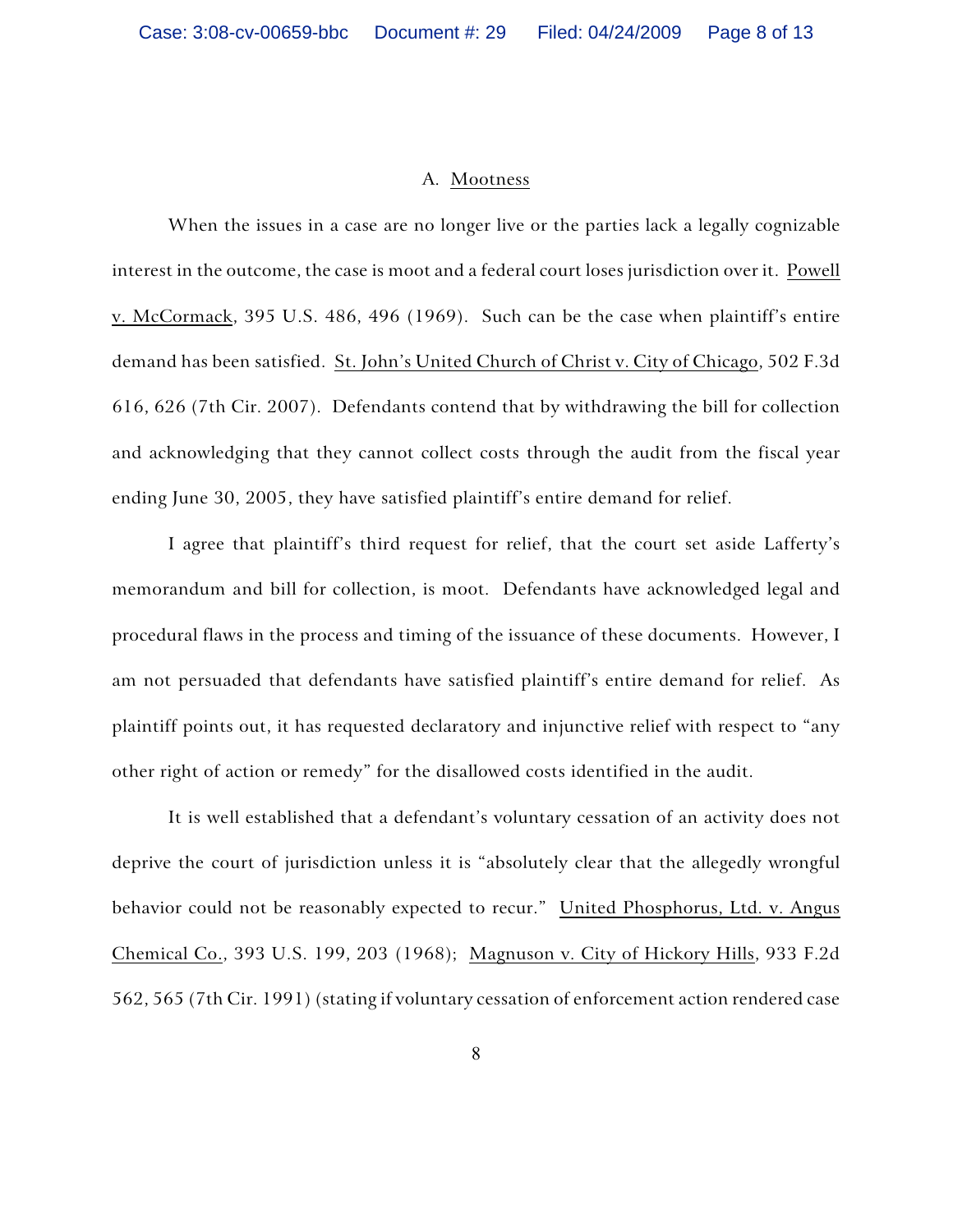moot, state could evade declaratory review forever by ceasing enforcement activities once law was challenged, only to "return to old tricks once the coast is clear."). In a voluntary cessation case, the defendant bears a heavy burden when it tries to persuade the court that a controversy is moot. Ragsdale v. Turnock, 841 F.2d 1358, 1365 (7th Cir. 1988). However, when the government is the party accused of illegal conduct, courts tend to trust the finality of a voluntary cessation so long as it appears genuine. Id.

Plaintiff argues that because the deficit is likely to appear in future audits, defendants could attempt to recover the disallowed costs in future years. As plaintiff notes, defendant Lafferty acknowledged that the costs she sought to collect in the 2008 bill for collection were listed in the school audit from the fiscal year ending June 30, 2004. Further, plaintiff has shown that the deficit identified in that audit originated in the fiscal year ending on June 30, 1997. Defendants argue that under 25 U.S.C. § 450j-1(f), they cannot attempt to recover the disallowed costs based on the audit from the fiscal year ending June 30, 2005. However, whether the statute precludes defendants from attempting to recover the disallowed costs in conjunction with any future year's audit is the question that plaintiff wants answered. Thus, defendants have failed to show that this case has been rendered moot by its dismissal of the bill for collection.

### B. Ripeness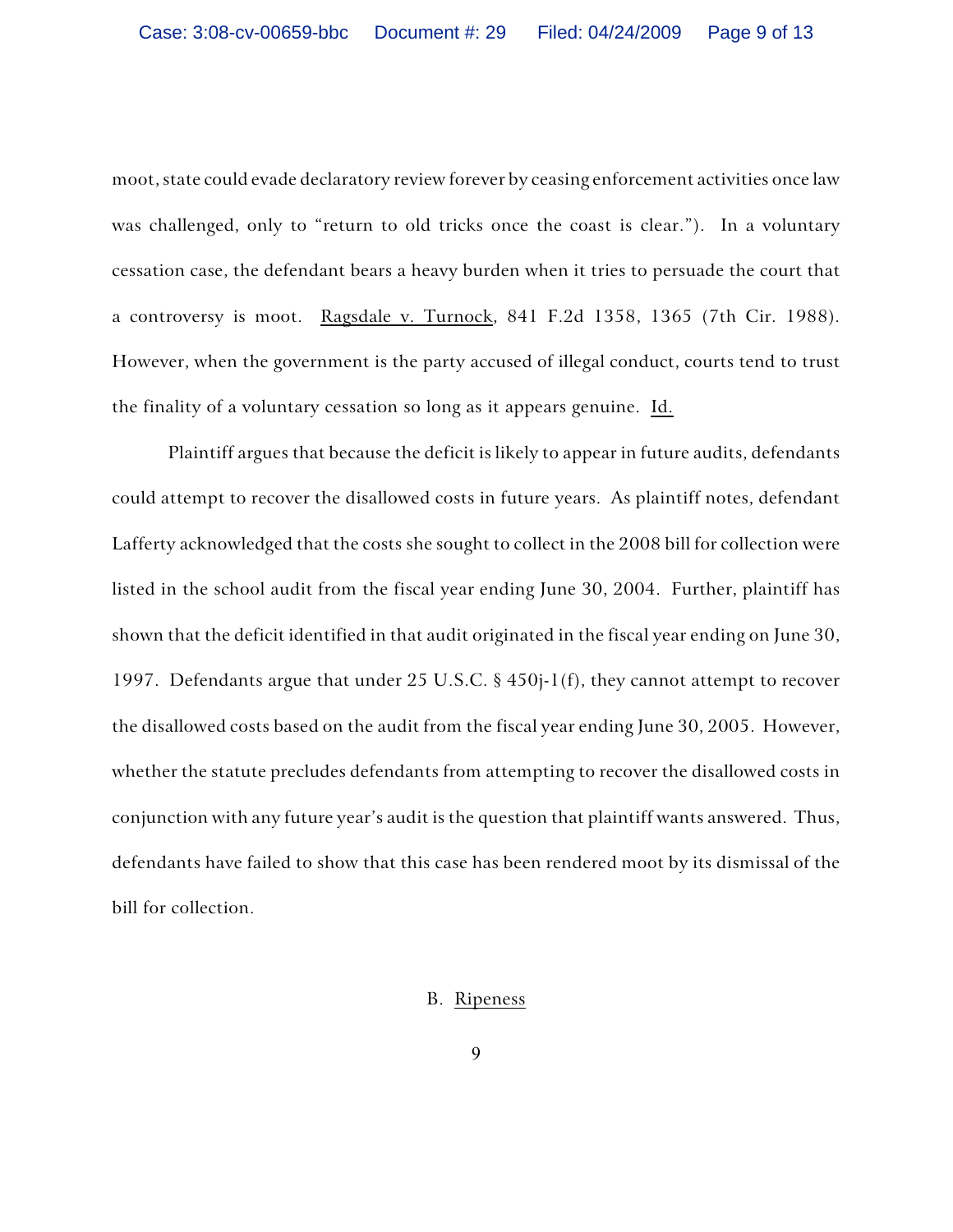Defendants contend that to the extent that plaintiff is worried about a future attempt to recover the disallowed costs from the audit for the fiscal year ending on June 30, 2005 by some other means, such a dispute is not ripe. Because defendants did not raise this argument until their reply brief, plaintiff did not have an opportunity to respond. Nonetheless, it is the court's role to determine whether a case is ripe, even if it means raising the issue sua sponte. Metropolitan Washington Airports Authority v. Citizens for Abatement of Aircraft Noise, Inc., 501 U.S. 252, 265 (1991).

Even though plaintiff's claims are not moot, they still must be ripe in order to constitute a case or controversy under Article III. The ripeness requirement prevents "the courts, through avoidance of premature adjudication, from entangling themselves in abstract disagreements . . ." Abbott Laboratories v. Gardner, 387 U.S. 136, 148-49 (1967). "The inquiry into ripeness is made more complicated when the suit is brought under the Declaratory Judgment Act, 28 U.S.C. § 2201, and hence seeks preemptive relief, but the ability to bring suit under that Act does not vitiate the constitutional requirement that the claim address a case of actual controversy." Wisconsin Central Ltd. v. Shannon, 539 F.3d 751, 759 (7th Cir. 2008) (internal quotations omitted). In discussing ripeness in the context of a declaratory judgment, the Court of Appeals for the Seventh Circuit has stated that: "'[t]he disagreement must not be nebulous or contingent but must have taken on fixed and final shape so that a court can see what legal issues it is deciding, what effect its decision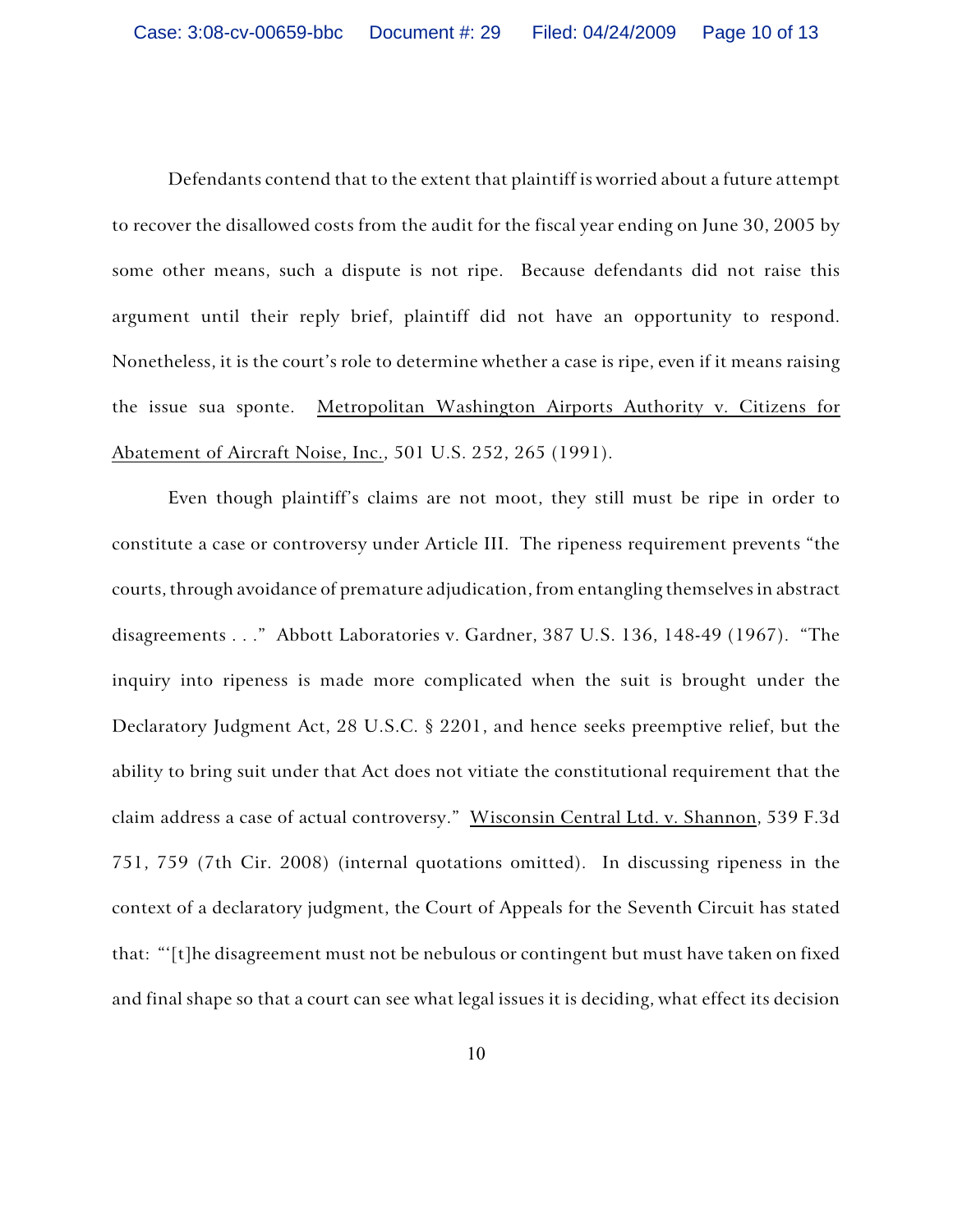will have on the adversaries, and some useful purpose to be achieved in deciding them." Peick v. Pension Benefit Guaranty Corp., 724 F.2d 1247, 1261 (7th Cir. 1983) (quoting Wycoff, 344 U.S. at 244). Courts should not issue judgments when litigants are merely trying to prepare for future litigation and not trying to declare any specific right or immunity. Wycoff, 344 U.S. at 245-46.

The ripeness determination involves evaluating both "the fitness of the issues for judicial decision and the hardship to the parties of withholding court consideration." Abbott Laboratories, 387 U.S. at 149. When a question is "predominately legal," there is generally no need to await further factual development. Pacific Gas and Electric Co. v. State Energy Resource Conservation and Development Commission, 461 U.S. 190, 201 (1983); see also Marusic Liquors, Inc. v. Daley, 55 F.3d 258, 261 (7th Cir. 1995) (stating that when terms of law are clear and application straightforward, "[t]hat ordinarily makes a dispute ripe for decision.").

In this case, the issue before the court is essentially a legal question and therefore fit for review. Plaintiff requests an ultimate determination of its rights under the Indian Self-Determination and Education Assistance Act and asks for a judgment that under 25 U.S.C. § 450j-1(f), defendants are barred from attempting to recover by any future means any disallowed costs that occurred in the fiscal year ending on June 30, 2005, or any prior fiscal year. Because plaintiff is simply requesting the court to interpret its rights under 25 U.S.C.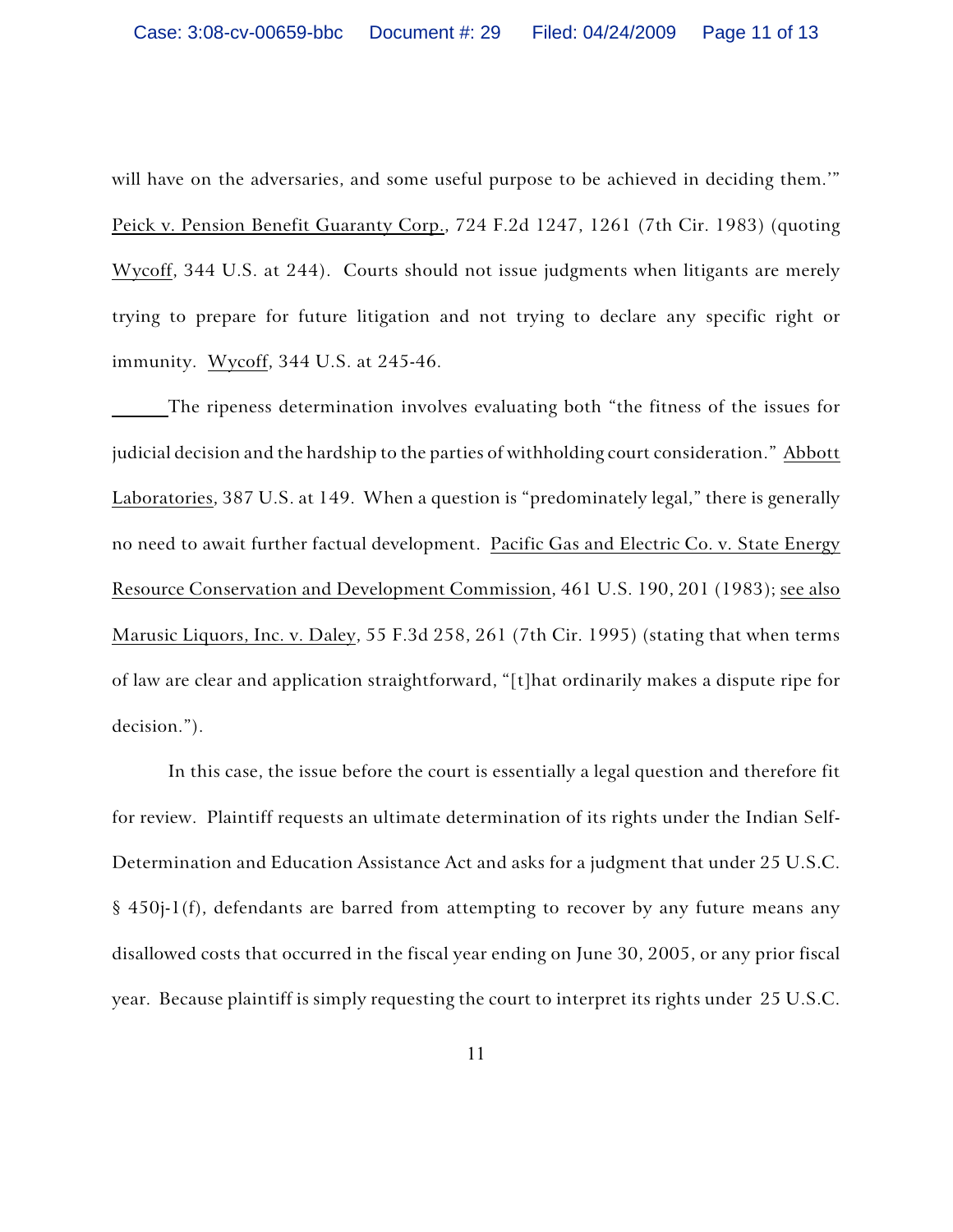§ 450j-1(f), it is unlikely that further factual development will be helpful to the court's decision. Plaintiff also is trying to establish its rights related to a specific factual situation that already exists.

Because plaintiff did not have an opportunity to respond to defendant's argument that any future dispute is not ripe, this court is not fully aware of all the hardships that plaintiff might suffer if the court withholds its determination. However, it is reasonable to infer that withholding judgment on this matter will hinder plaintiff's ability to accurately conduct financial planning because the availability of grant funds for the school's operation in future fiscal years remains uncertain at this time.

Thus, I find that this case is ripe for review and that plaintiff has the right to receive a determination of its rights under 25 U.S.C. § 450j-1(f) as it applies to the disallowed costs that were the subject of the now withdrawn bill for collection.

### ORDER

## IT IS ORDERED that:

1. Defendants' motion to dismiss, dkt. #14, is DENIED.

2. Pursuant to this court's text only order entered on March 13, 2009, dkt. #26, defendants must file an answer to the complaint within 10 days of the date of this order.

3. The stay imposed in the March 13 order is lifted. Defendants have until May 15,